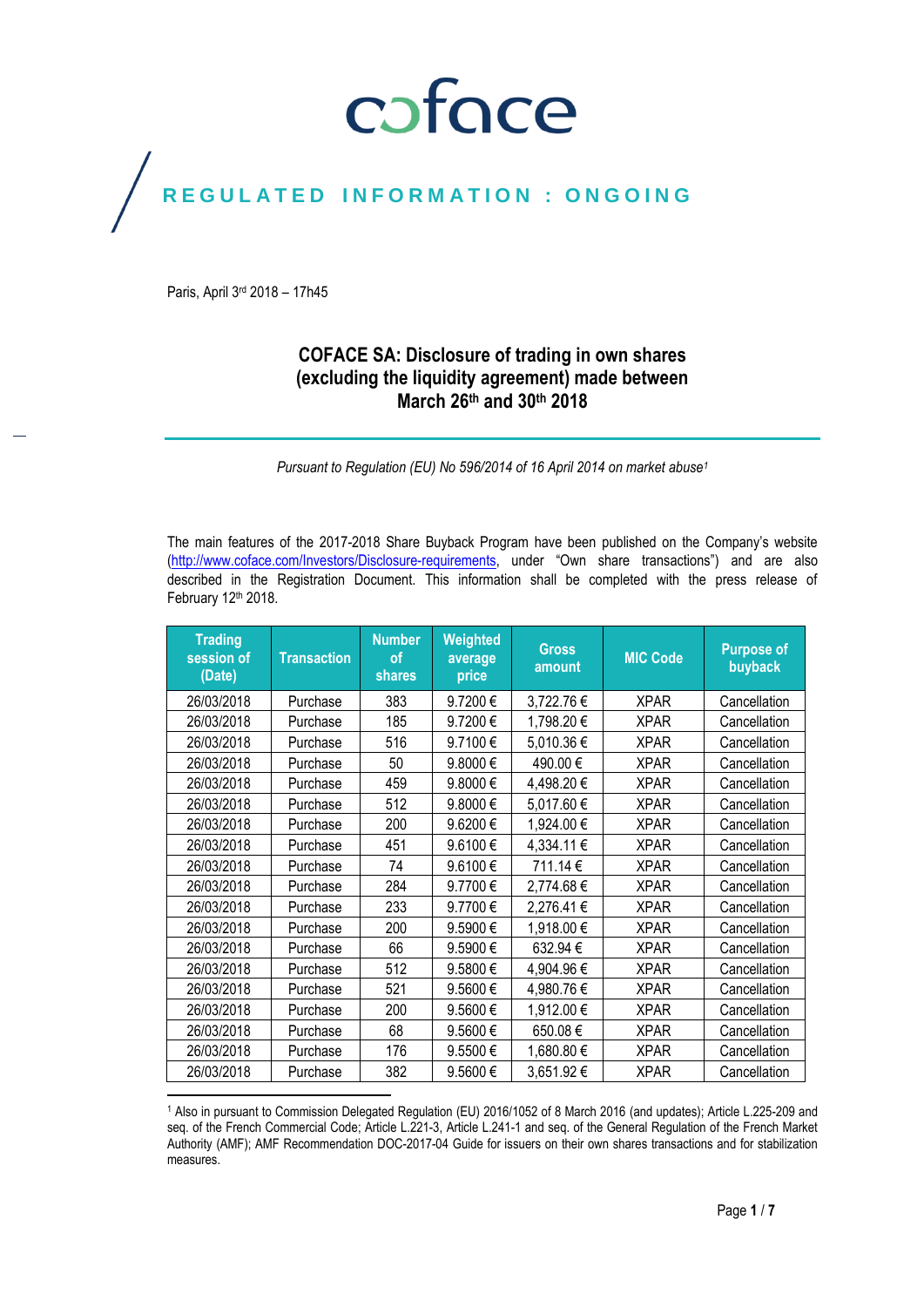| 26/03/2018       | Purchase | 508    | 9.5800€      | 4,866.64 € | <b>XPAR</b> | Cancellation        |
|------------------|----------|--------|--------------|------------|-------------|---------------------|
| 26/03/2018       | Purchase | 369    | 9.5800€      | 3,535.02€  | <b>XPAR</b> | Cancellation        |
| 26/03/2018       | Purchase | 146    | 9.5800€      | 1,398.68€  | <b>XPAR</b> | Cancellation        |
| 26/03/2018       | Purchase | 544    | 9.5800€      | 5,211.52€  | <b>XPAR</b> | Cancellation        |
| 26/03/2018       | Purchase | 13     | 9.5800€      | 124.54€    | <b>XPAR</b> | Cancellation        |
| 26/03/2018       | Purchase | 200    | 9.5900€      | 1,918.00 € | <b>XPAR</b> | Cancellation        |
| 26/03/2018       | Purchase | 200    | 9.5700€      | 1,914.00 € | <b>XPAR</b> | Cancellation        |
| 26/03/2018       | Purchase | 516    | 9.5600€      | 4,932.96 € | <b>XPAR</b> | Cancellation        |
| 26/03/2018       | Purchase | 526    | 9.5600€      | 5,028.56 € | <b>XPAR</b> | Cancellation        |
| 26/03/2018       | Purchase | 130    | 9.5500€      | 1,241.50€  | <b>XPAR</b> | Cancellation        |
| 26/03/2018       | Purchase | 383    | 9.5500 €     | 3,657.65€  | <b>XPAR</b> | Cancellation        |
| 26/03/2018       | Purchase | 541    | 9.5400€      | 5,161.14 € | <b>XPAR</b> | Cancellation        |
| 26/03/2018       | Purchase | 549    | 9.5400€      | 5,237.46€  | <b>XPAR</b> | Cancellation        |
| 26/03/2018       | Purchase | 566    | 9.4700 €     | 5,360.02€  | <b>XPAR</b> | Cancellation        |
| 26/03/2018       | Purchase | 523    | 9.4600€      | 4,947.58€  | <b>XPAR</b> | Cancellation        |
| 26/03/2018       | Purchase | 512    | 9.4700€      | 4,848.64 € | <b>XPAR</b> | Cancellation        |
| 26/03/2018       | Purchase | 544    | 9.4900€      | 5,162.56€  | <b>XPAR</b> | Cancellation        |
| 26/03/2018       | Purchase | 541    | 9.5000€      | 5,139.50€  | <b>XPAR</b> | Cancellation        |
| 26/03/2018       | Purchase | 530    | 9.5400€      | 5,056.20€  | <b>XPAR</b> | Cancellation        |
| 26/03/2018       | Purchase | 525    | 9.5200€      | 4,998.00 € | <b>XPAR</b> | Cancellation        |
| 26/03/2018       | Purchase | 533    | 9.4800€      | 5,052.84 € | <b>XPAR</b> | Cancellation        |
| 26/03/2018       | Purchase | 508    | 9.4800€      | 4,815.84 € | <b>XPAR</b> | Cancellation        |
| 26/03/2018       | Purchase | 89     | 9.4900€      | 844.61€    | <b>XPAR</b> | Cancellation        |
| 26/03/2018       | Purchase | 375    | 9.4900€      | 3,558.75€  | <b>XPAR</b> | Cancellation        |
| 26/03/2018       | Purchase | 79     | 9.4900€      | 749.71€    | <b>XPAR</b> | Cancellation        |
| 26/03/2018       | Purchase | 550    | 9.5300€      | 5,241.50 € | <b>XPAR</b> | Cancellation        |
| 26/03/2018       | Purchase | 573    | 9.5300€      | 5,460.69€  | <b>XPAR</b> | Cancellation        |
| 26/03/2018       | Purchase | 559    | 9.5200€      | 5,321.68€  | <b>XPAR</b> | Cancellation        |
| 26/03/2018       | Purchase | 122    | 9.5500€      | 1,165.10 € | <b>XPAR</b> | Cancellation        |
| 26/03/2018       | Purchase | 300    | 9.5500€      | 2,865.00 € | <b>XPAR</b> | Cancellation        |
| 26/03/2018       | Purchase | 128    | 9.5500€      | 1,222.40€  | <b>XPAR</b> | Cancellation        |
| 26/03/2018       | Purchase | 568    | 9.5000€      | 5,396.00 € | <b>XPAR</b> | Cancellation        |
| 26/03/2018       | Purchase | 328    | 9.4800€      | 3,109.44 € | <b>XPAR</b> | Cancellation        |
| Total 26/03/2018 |          | 18.550 | 9.5651€      | 177,433€   | <b>XPAR</b> | <b>Cancellation</b> |
| 27/03/2018       | Purchase | 564    | 9.5800€      | 5,403.12€  | <b>XPAR</b> | Cancellation        |
| 27/03/2018       | Purchase | 529    | 9.6200€      | 5,088.98€  | <b>XPAR</b> | Cancellation        |
| 27/03/2018       | Purchase | 137    | 9.5500€      | 1,308.35 € | <b>XPAR</b> | Cancellation        |
| 27/03/2018       | Purchase | 87     | 9.5500€      | 830.85€    | <b>XPAR</b> | Cancellation        |
| 27/03/2018       | Purchase | 337    | 9.5500€      | 3,218.35€  | <b>XPAR</b> | Cancellation        |
| 27/03/2018       | Purchase | 492    | 9.5300€      | 4,688.76€  | <b>XPAR</b> | Cancellation        |
| 27/03/2018       | Purchase | 42     | 9.5300€      | 400.26€    | <b>XPAR</b> | Cancellation        |
| 27/03/2018       | Purchase | 548    | 9.5300€      | 5,222.44 € | <b>XPAR</b> | Cancellation        |
| 27/03/2018       | Purchase | 566    | 9.5000€      | 5,377.00 € | <b>XPAR</b> | Cancellation        |
| 27/03/2018       | Purchase | 32     | $9.4800 \in$ | 303.36 €   | <b>XPAR</b> | Cancellation        |
| 27/03/2018       | Purchase | 33     | 9.4900€      | 313.17€    | <b>XPAR</b> | Cancellation        |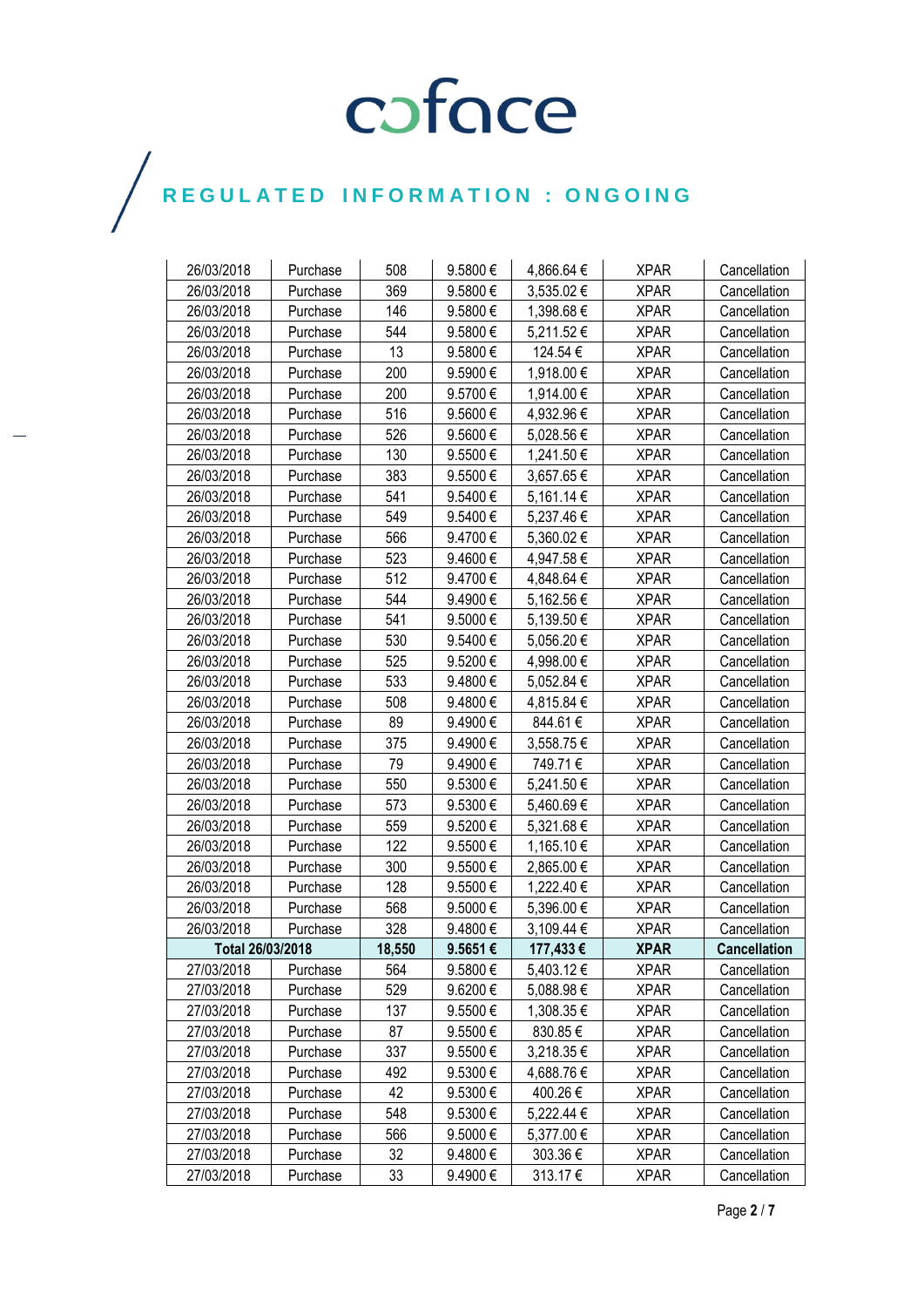| 27/03/2018 | Purchase | 400 | 9.5100€      | 3,804.00 € | <b>XPAR</b> | Cancellation |
|------------|----------|-----|--------------|------------|-------------|--------------|
| 27/03/2018 | Purchase | 33  | 9.5100€      | 313.83€    | <b>XPAR</b> | Cancellation |
| 27/03/2018 | Purchase | 34  | 9.5400€      | 324.36€    | <b>XPAR</b> | Cancellation |
| 27/03/2018 | Purchase | 627 | 9.5700€      | 6,000.39€  | <b>XPAR</b> | Cancellation |
| 27/03/2018 | Purchase | 35  | 9.5500€      | 334.25€    | <b>XPAR</b> | Cancellation |
| 27/03/2018 | Purchase | 35  | 9.5500€      | 334.25€    | <b>XPAR</b> | Cancellation |
| 27/03/2018 | Purchase | 35  | 9.5700€      | 334.95€    | <b>XPAR</b> | Cancellation |
| 27/03/2018 | Purchase | 35  | 9.5600€      | 334.60€    | <b>XPAR</b> | Cancellation |
| 27/03/2018 | Purchase | 35  | 9.5600€      | 334.60€    | XPAR        | Cancellation |
| 27/03/2018 | Purchase | 36  | 9.5600€      | 344.16€    | <b>XPAR</b> | Cancellation |
| 27/03/2018 | Purchase | 528 | 9.5800 €     | 5,058.24 € | <b>XPAR</b> | Cancellation |
| 27/03/2018 | Purchase | 405 | 9.5800 €     | 3,879.90 € | <b>XPAR</b> | Cancellation |
| 27/03/2018 | Purchase | 111 | 9.5800€      | 1,063.38 € | <b>XPAR</b> | Cancellation |
| 27/03/2018 | Purchase | 675 | 9.5600€      | 6,453.00 € | <b>XPAR</b> | Cancellation |
| 27/03/2018 | Purchase | 554 | 9.5600€      | 5,296.24 € | <b>XPAR</b> | Cancellation |
| 27/03/2018 | Purchase | 552 | 9.5400€      | 5,266.08€  | <b>XPAR</b> | Cancellation |
| 27/03/2018 | Purchase | 48  | 9.5900€      | 460.32€    | <b>XPAR</b> | Cancellation |
| 27/03/2018 | Purchase | 44  | 9.5700€      | 421.08€    | <b>XPAR</b> | Cancellation |
| 27/03/2018 | Purchase | 400 | 9.6000€      | 3,840.00 € | <b>XPAR</b> | Cancellation |
| 27/03/2018 | Purchase | 195 | 9.6000€      | 1,872.00 € | <b>XPAR</b> | Cancellation |
| 27/03/2018 | Purchase | 15  | 9.5900€      | 143.85€    | <b>XPAR</b> | Cancellation |
| 27/03/2018 | Purchase | 19  | 9.5800€      | 182.02€    | <b>XPAR</b> | Cancellation |
| 27/03/2018 | Purchase | 200 | 9.6000€      | 1,920.00 € | <b>XPAR</b> | Cancellation |
| 27/03/2018 | Purchase | 50  | 9.5700€      | 478.50€    | <b>XPAR</b> | Cancellation |
| 27/03/2018 | Purchase | 200 | 9.6000€      | 1,920.00 € | <b>XPAR</b> | Cancellation |
| 27/03/2018 | Purchase | 200 | $9.6000 \in$ | 1,920.00 € | <b>XPAR</b> | Cancellation |
| 27/03/2018 | Purchase | 200 | 9.6000€      | 1,920.00 € | <b>XPAR</b> | Cancellation |
| 27/03/2018 | Purchase | 132 | 9.6000€      | 1,267.20 € | <b>XPAR</b> | Cancellation |
| 27/03/2018 | Purchase | 200 | 9.6000€      | 1,920.00 € | <b>XPAR</b> | Cancellation |
| 27/03/2018 | Purchase | 200 | 9.6000€      | 1,920.00 € | <b>XPAR</b> | Cancellation |
| 27/03/2018 | Purchase | 200 | 9.6000€      | 1,920.00 € | <b>XPAR</b> | Cancellation |
| 27/03/2018 | Purchase | 200 | 9.6000€      | 1,920.00 € | <b>XPAR</b> | Cancellation |
| 27/03/2018 | Purchase | 83  | 9.5600€      | 793.48€    | <b>XPAR</b> | Cancellation |
| 27/03/2018 | Purchase | 21  | 9.5800€      | 201.18€    | <b>XPAR</b> | Cancellation |
| 27/03/2018 | Purchase | 49  | 9.6000€      | 470.40€    | <b>XPAR</b> | Cancellation |
| 27/03/2018 | Purchase | 200 | 9.6000€      | 1,920.00 € | <b>XPAR</b> | Cancellation |
| 27/03/2018 | Purchase | 200 | 9.6000€      | 1,920.00 € | <b>XPAR</b> | Cancellation |
| 27/03/2018 | Purchase | 200 | $9.6000 \in$ | 1,920.00 € | <b>XPAR</b> | Cancellation |
| 27/03/2018 | Purchase | 200 | 9.6000€      | 1,920.00 € | <b>XPAR</b> | Cancellation |
| 27/03/2018 | Purchase | 200 | 9.6000€      | 1,920.00 € | <b>XPAR</b> | Cancellation |
| 27/03/2018 | Purchase | 200 | 9.6000€      | 1,920.00 € | <b>XPAR</b> | Cancellation |
| 27/03/2018 | Purchase | 200 | 9.6000€      | 1,920.00 € | <b>XPAR</b> | Cancellation |
| 27/03/2018 | Purchase | 590 | 9.5900€      | 5,658.10 € | <b>XPAR</b> | Cancellation |
| 27/03/2018 | Purchase | 534 | 9.5700€      | 5,110.38 € | <b>XPAR</b> | Cancellation |
| 27/03/2018 | Purchase | 135 | 9.5500€      | 1,289.25 € | <b>XPAR</b> | Cancellation |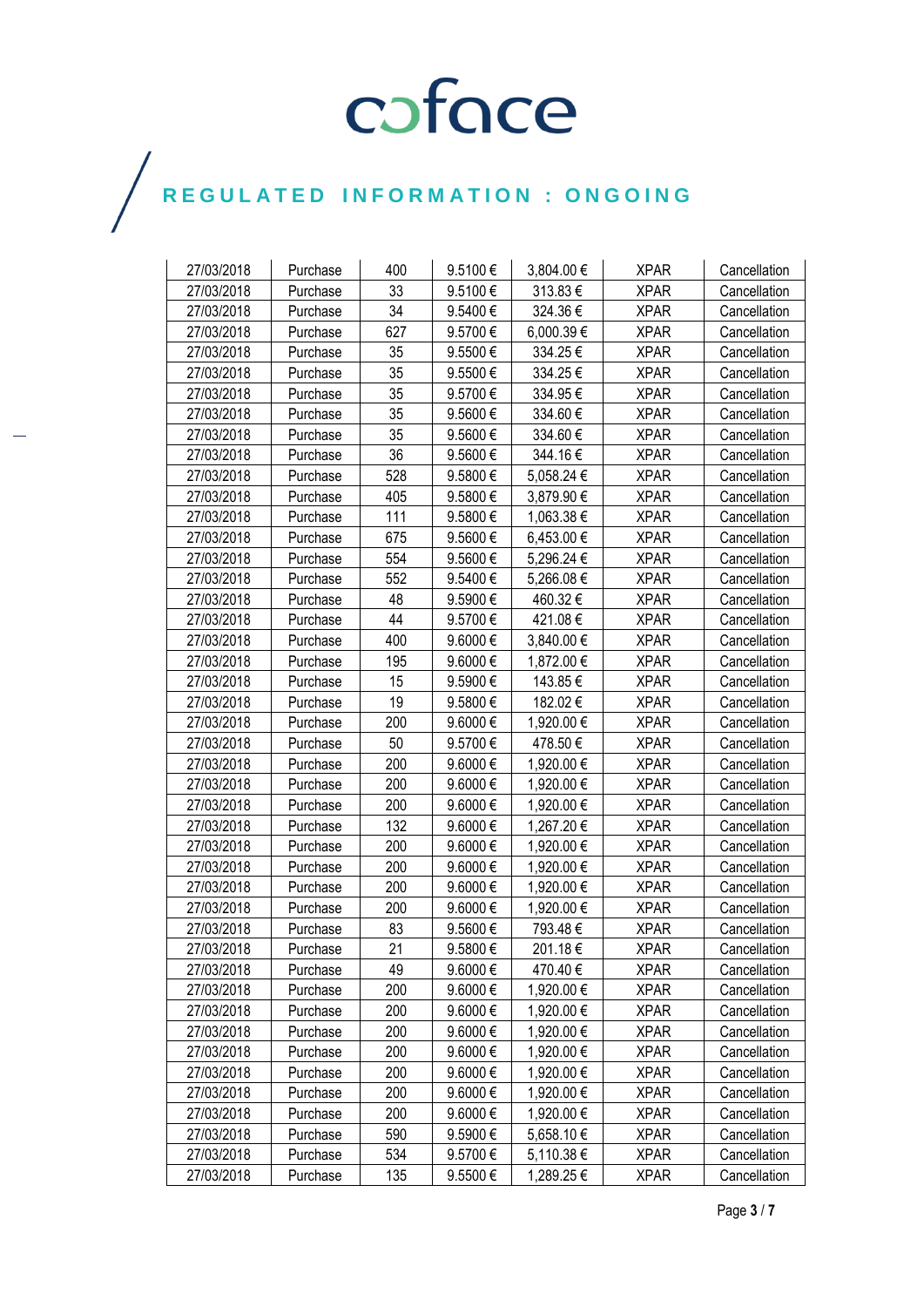| 27/03/2018       | Purchase | 426    | 9.5500€      | 4,068.30 €  | <b>XPAR</b> | Cancellation        |
|------------------|----------|--------|--------------|-------------|-------------|---------------------|
| 27/03/2018       | Purchase | 78     | 9.5900€      | 748.02€     | <b>XPAR</b> | Cancellation        |
| 27/03/2018       | Purchase | 13     | 9.5900€      | 124.67€     | <b>XPAR</b> | Cancellation        |
| 27/03/2018       | Purchase | 200    | 9.6000€      | 1,920.00 €  | <b>XPAR</b> | Cancellation        |
| 27/03/2018       | Purchase | 77     | 9.5900€      | 738.43€     | <b>XPAR</b> | Cancellation        |
| 27/03/2018       | Purchase | 72     | 9.6000€      | 691.20€     | <b>XPAR</b> | Cancellation        |
| 27/03/2018       | Purchase | 153    | 9.6000€      | 1,468.80 €  | <b>XPAR</b> | Cancellation        |
| 27/03/2018       | Purchase | 383    | 9.6000€      | 3,676.80 €  | <b>XPAR</b> | Cancellation        |
| 27/03/2018       | Purchase | 26     | 9.5800€      | 249.08€     | <b>XPAR</b> | Cancellation        |
| 27/03/2018       | Purchase | 519    | 9.5800€      | 4,972.02€   | <b>XPAR</b> | Cancellation        |
| 27/03/2018       | Purchase | 121    | 9.6200€      | 1,164.02 €  | <b>XPAR</b> | Cancellation        |
| 27/03/2018       | Purchase | 572    | 9.6200€      | 5,502.64 €  | <b>XPAR</b> | Cancellation        |
| 27/03/2018       | Purchase | 548    | 9.6000€      | 5,260.80€   | <b>XPAR</b> | Cancellation        |
| 27/03/2018       | Purchase | 512    | 9.5700€      | 4,899.84 €  | <b>XPAR</b> | Cancellation        |
| 27/03/2018       | Purchase | 48     | 9.5700€      | 459.36€     | <b>XPAR</b> | Cancellation        |
| 27/03/2018       | Purchase | 17     | 9.5800€      | 162.86€     | <b>XPAR</b> | Cancellation        |
| 27/03/2018       | Purchase | 376    | 9.5800€      | 3,602.08€   | <b>XPAR</b> | Cancellation        |
| 27/03/2018       | Purchase | 1,217  | 9.5800€      | 11,658.86 € | <b>XPAR</b> | Cancellation        |
| 27/03/2018       | Purchase | 430    | 9.5800€      | 4,119.40 €  | <b>XPAR</b> | Cancellation        |
| Total 27/03/2018 |          | 18,600 | 9.5756€      | 178,106€    | <b>XPAR</b> | <b>Cancellation</b> |
| 28/03/2018       | Purchase | 595    | 9.5000€      | 5,652.50€   | <b>XPAR</b> | Cancellation        |
| 28/03/2018       | Purchase | 580    | 9.5000€      | 5,510.00€   | <b>XPAR</b> | Cancellation        |
| 28/03/2018       | Purchase | 564    | 9.4600€      | 5,335.44 €  | <b>XPAR</b> | Cancellation        |
| 28/03/2018       | Purchase | 561    | $9.4500 \in$ | 5,301.45 €  | <b>XPAR</b> | Cancellation        |
| 28/03/2018       | Purchase | 566    | 9.4600€      | 5,354.36 €  | <b>XPAR</b> | Cancellation        |
| 28/03/2018       | Purchase | 535    | 9.5200€      | 5,093.20 €  | <b>XPAR</b> | Cancellation        |
| 28/03/2018       | Purchase | 480    | 9.5000€      | 4,560.00 €  | <b>XPAR</b> | Cancellation        |
| 28/03/2018       | Purchase | 124    | 9.5000€      | 1,178.00 €  | <b>XPAR</b> | Cancellation        |
| 28/03/2018       | Purchase | 530    | 9.4600€      | 5,013.80 €  | <b>XPAR</b> | Cancellation        |
| 28/03/2018       | Purchase | 588    | 9.4200€      | 5,538.96€   | <b>XPAR</b> | Cancellation        |
| 28/03/2018       | Purchase | 469    | 9.4400€      | 4,427.36 €  | <b>XPAR</b> | Cancellation        |
| 28/03/2018       | Purchase | 90     | 9.4400€      | 849.60€     | <b>XPAR</b> | Cancellation        |
| 28/03/2018       | Purchase | 395    | 9.4200€      | 3,720.90€   | <b>XPAR</b> | Cancellation        |
| 28/03/2018       | Purchase | 135    | 9.4200€      | 1,271.70€   | <b>XPAR</b> | Cancellation        |
| 28/03/2018       | Purchase | 551    | 9.4500€      | 5,206.95 €  | <b>XPAR</b> | Cancellation        |
| 28/03/2018       | Purchase | 392    | 9.4500€      | 3,704.40 €  | <b>XPAR</b> | Cancellation        |
| 28/03/2018       | Purchase | 549    | 9.4500€      | 5,188.05€   | <b>XPAR</b> | Cancellation        |
| 28/03/2018       | Purchase | 138    | 9.4100€      | 1,298.58 €  | <b>XPAR</b> | Cancellation        |
| 28/03/2018       | Purchase | 407    | 9.4100€      | 3,829.87 €  | <b>XPAR</b> | Cancellation        |
| 28/03/2018       | Purchase | 560    | 9.4200€      | 5,275.20€   | <b>XPAR</b> | Cancellation        |
| 28/03/2018       | Purchase | 537    | 9.4200€      | 5,058.54 €  | <b>XPAR</b> | Cancellation        |
| 28/03/2018       | Purchase | 350    | 9.4400€      | 3,304.00 €  | <b>XPAR</b> | Cancellation        |
| 28/03/2018       | Purchase | 539    | 9.4500€      | 5,093.55 €  | <b>XPAR</b> | Cancellation        |
| 28/03/2018       | Purchase | 524    | 9.4600€      | 4,957.04 €  | <b>XPAR</b> | Cancellation        |
| 28/03/2018       | Purchase | 454    | 9.4600€      | 4,294.84 €  | <b>XPAR</b> | Cancellation        |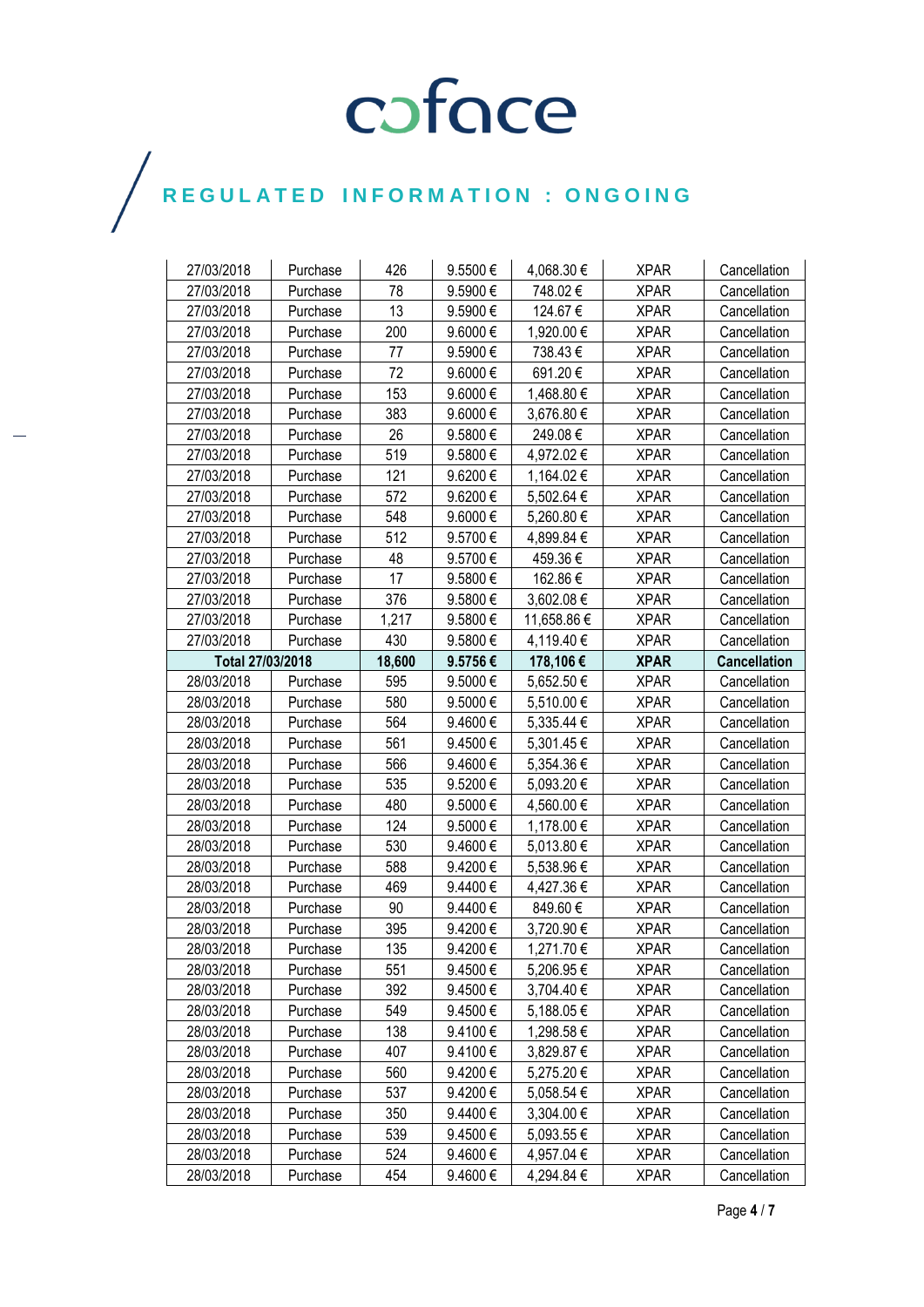| 28/03/2018       | Purchase | 34     | 9.4600€ | 321.64 €   | <b>XPAR</b> | Cancellation        |
|------------------|----------|--------|---------|------------|-------------|---------------------|
| 28/03/2018       | Purchase | 39     | 9.4600€ | 368.94€    | <b>XPAR</b> | Cancellation        |
| 28/03/2018       | Purchase | 533    | 9.4600€ | 5,042.18€  | <b>XPAR</b> | Cancellation        |
| 28/03/2018       | Purchase | 551    | 9.4400€ | 5,201.44 € | <b>XPAR</b> | Cancellation        |
| 28/03/2018       | Purchase | 238    | 9.4100€ | 2,239.58€  | <b>XPAR</b> | Cancellation        |
| 28/03/2018       | Purchase | 199    | 9.4100€ | 1,872.59€  | <b>XPAR</b> | Cancellation        |
| 28/03/2018       | Purchase | 541    | 9.4200€ | 5,096.22€  | <b>XPAR</b> | Cancellation        |
| 28/03/2018       | Purchase | 602    | 9.4300€ | 5,676.86 € | <b>XPAR</b> | Cancellation        |
| 28/03/2018       | Purchase | 542    | 9.4500€ | 5,121.90 € | <b>XPAR</b> | Cancellation        |
| 28/03/2018       | Purchase | 540    | 9.4500€ | 5,103.00 € | <b>XPAR</b> | Cancellation        |
| 28/03/2018       | Purchase | 149    | 9.4200€ | 1,403.58 € | <b>XPAR</b> | Cancellation        |
| 28/03/2018       | Purchase | 577    | 9.4100€ | 5,429.57 € | <b>XPAR</b> | Cancellation        |
| 28/03/2018       | Purchase | 525    | 9.4100€ | 4,940.25 € | <b>XPAR</b> | Cancellation        |
| 28/03/2018       | Purchase | 524    | 9.3700€ | 4,909.88 € | <b>XPAR</b> | Cancellation        |
| 28/03/2018       | Purchase | 68     | 9.3700€ | 637.16€    | <b>XPAR</b> | Cancellation        |
| 28/03/2018       | Purchase | 925    | 9.4000€ | 8,695.00 € | <b>XPAR</b> | Cancellation        |
| 28/03/2018       | Purchase | 925    | 9.4000€ | 8,695.00 € | <b>XPAR</b> | Cancellation        |
| 28/03/2018       | Purchase | 75     | 9.4000€ | 705.00€    | <b>XPAR</b> | Cancellation        |
| Total 28/03/2018 |          | 18,800 | 9.4403€ | 177,478€   | <b>XPAR</b> | <b>Cancellation</b> |
| 29/03/2018       | Purchase | 542    | 9.4300€ | 5,111.06 € | <b>XPAR</b> | Cancellation        |
| 29/03/2018       | Purchase | 553    | 9.4200€ | 5,209.26€  | <b>XPAR</b> | Cancellation        |
| 29/03/2018       | Purchase | 86     | 9.3700€ | 805.82€    | <b>XPAR</b> | Cancellation        |
| 29/03/2018       | Purchase | 533    | 9.3700€ | 4,994.21 € | <b>XPAR</b> | Cancellation        |
| 29/03/2018       | Purchase | 403    | 9.4000€ | 3,788.20 € | <b>XPAR</b> | Cancellation        |
| 29/03/2018       | Purchase | 141    | 9.4000€ | 1,325.40 € | <b>XPAR</b> | Cancellation        |
| 29/03/2018       | Purchase | 534    | 9.4000€ | 5,019.60 € | <b>XPAR</b> | Cancellation        |
| 29/03/2018       | Purchase | 566    | 9.3800€ | 5,309.08€  | <b>XPAR</b> | Cancellation        |
| 29/03/2018       | Purchase | 600    | 9.3800€ | 5,628.00 € | <b>XPAR</b> | Cancellation        |
| 29/03/2018       | Purchase | 559    | 9.3800€ | 5,243.42€  | <b>XPAR</b> | Cancellation        |
| 29/03/2018       | Purchase | 290    | 9.3800€ | 2,720.20€  | <b>XPAR</b> | Cancellation        |
| 29/03/2018       | Purchase | 282    | 9.3800€ | 2,645.16€  | <b>XPAR</b> | Cancellation        |
| 29/03/2018       | Purchase | 558    | 9.3600€ | 5,222.88€  | <b>XPAR</b> | Cancellation        |
| 29/03/2018       | Purchase | 540    | 9.3500€ | 5,049.00 € | <b>XPAR</b> | Cancellation        |
| 29/03/2018       | Purchase | 290    | 9.3400€ | 2,708.60 € | <b>XPAR</b> | Cancellation        |
| 29/03/2018       | Purchase | 202    | 9.3400€ | 1,886.68€  | <b>XPAR</b> | Cancellation        |
| 29/03/2018       | Purchase | 55     | 9.3400€ | 513.70€    | <b>XPAR</b> | Cancellation        |
| 29/03/2018       | Purchase | 542    | 9.3000€ | 5,040.60 € | <b>XPAR</b> | Cancellation        |
| 29/03/2018       | Purchase | 601    | 9.2900€ | 5,583.29€  | <b>XPAR</b> | Cancellation        |
| 29/03/2018       | Purchase | 540    | 9.2900€ | 5,016.60€  | <b>XPAR</b> | Cancellation        |
| 29/03/2018       | Purchase | 611    | 9.2900€ | 5,676.19€  | <b>XPAR</b> | Cancellation        |
| 29/03/2018       | Purchase | 579    | 9.2800€ | 5,373.12€  | <b>XPAR</b> | Cancellation        |
| 29/03/2018       | Purchase | 596    | 9.2500€ | 5,513.00 € | <b>XPAR</b> | Cancellation        |
| 29/03/2018       | Purchase | 290    | 9.3100€ | 2,699.90 € | <b>XPAR</b> | Cancellation        |
| 29/03/2018       | Purchase | 9      | 9.3100€ | 83.79€     | <b>XPAR</b> | Cancellation        |
| 29/03/2018       | Purchase | 122    | 9.3100€ | 1,135.82 € | <b>XPAR</b> | Cancellation        |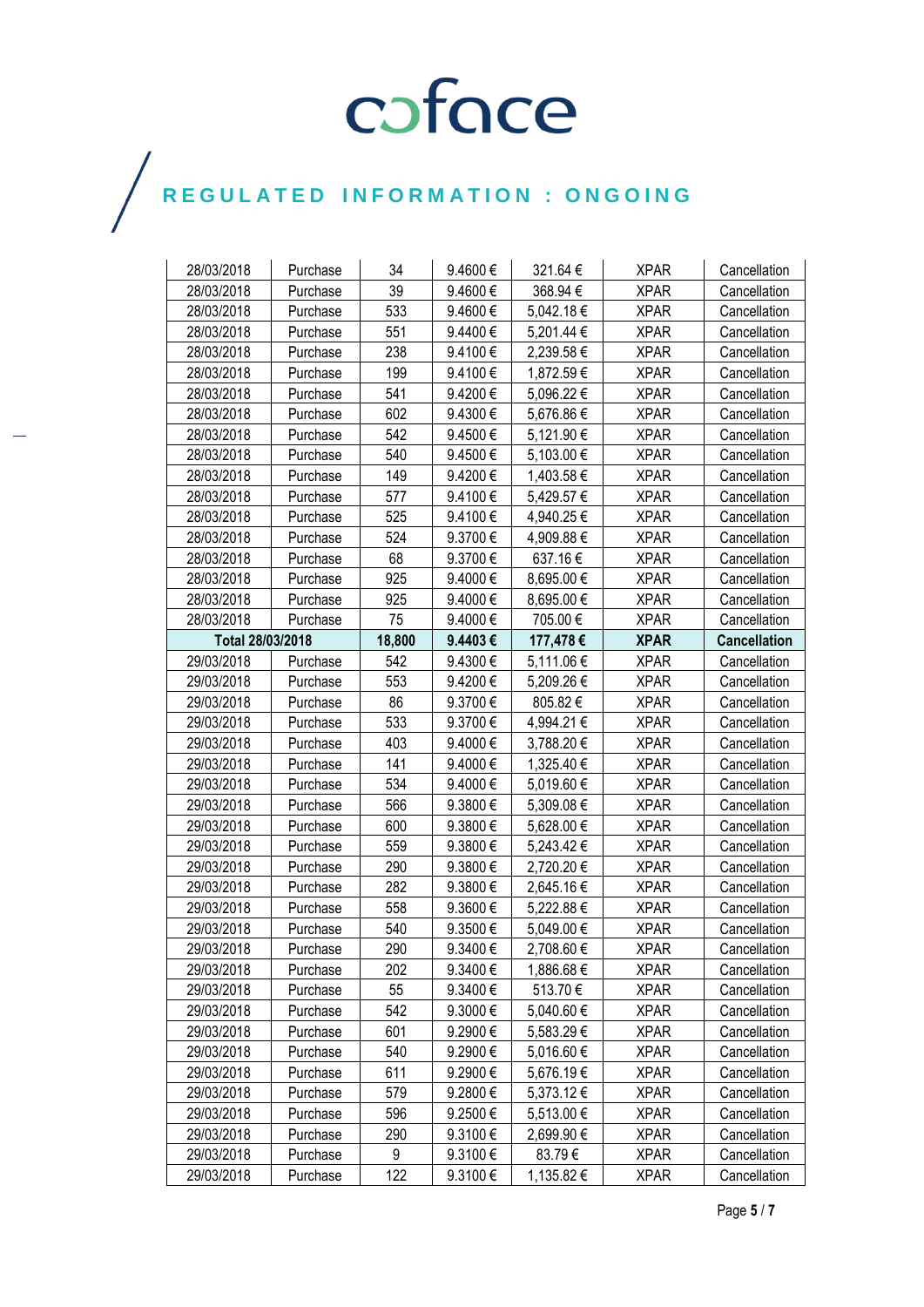| 29/03/2018                | Purchase | 618    | 9.3200€ | 5,759.76€  | <b>XPAR</b> | Cancellation        |
|---------------------------|----------|--------|---------|------------|-------------|---------------------|
| 29/03/2018                | Purchase | 586    | 9.3100€ | 5,455.66€  | <b>XPAR</b> | Cancellation        |
| 29/03/2018                | Purchase | 565    | 9.3000€ | 5,254.50€  | <b>XPAR</b> | Cancellation        |
| 29/03/2018                | Purchase | 560    | 9.2900€ | 5,202.40€  | <b>XPAR</b> | Cancellation        |
| 29/03/2018                | Purchase | 535    | 9.2700€ | 4,959.45€  | <b>XPAR</b> | Cancellation        |
| 29/03/2018                | Purchase | 129    | 9.2400€ | 1,191.96€  | <b>XPAR</b> | Cancellation        |
| 29/03/2018                | Purchase | 668    | 9.2600€ | 6,185.68€  | <b>XPAR</b> | Cancellation        |
| 29/03/2018                | Purchase | 537    | 9.2600€ | 4,972.62€  | <b>XPAR</b> | Cancellation        |
| 29/03/2018                | Purchase | 60     | 9.3000€ | 558.00€    | <b>XPAR</b> | Cancellation        |
| 29/03/2018                | Purchase | 304    | 9.3000€ | 2,827.20€  | <b>XPAR</b> | Cancellation        |
| 29/03/2018                | Purchase | 553    | 9.2900€ | 5,137.37 € | <b>XPAR</b> | Cancellation        |
| 29/03/2018                | Purchase | 536    | 9.2900€ | 4,979.44 € | <b>XPAR</b> | Cancellation        |
| 29/03/2018                | Purchase | 524    | 9.3000€ | 4,873.20 € | <b>XPAR</b> | Cancellation        |
| 29/03/2018                | Purchase | 19     | 9.3000€ | 176.70€    | <b>XPAR</b> | Cancellation        |
| 29/03/2018                | Purchase | 600    | 9.2800€ | 5,568.00 € | <b>XPAR</b> | Cancellation        |
| 29/03/2018                | Purchase | 412    | 9.2800€ | 3,823.36 € | <b>XPAR</b> | Cancellation        |
| 29/03/2018                | Purchase | 188    | 9.2800€ | 1,744.64 € | <b>XPAR</b> | Cancellation        |
| 29/03/2018                | Purchase | 224    | 9.2800€ | 2,078.72€  | <b>XPAR</b> | Cancellation        |
| 29/03/2018                | Purchase | 412    | 9.2800€ | 3,823.36 € | <b>XPAR</b> | Cancellation        |
| 29/03/2018                | Purchase | 146    | 9.2800€ | 1,354.88 € | <b>XPAR</b> | Cancellation        |
| 29/03/2018                | Purchase | 77     | 9.2800€ | 714.56€    | <b>XPAR</b> | Cancellation        |
| 29/03/2018                | Purchase | 173    | 9.2800€ | 1,605.44 € | <b>XPAR</b> | Cancellation        |
| Total 29/03/2018          |          | 19,050 | 9.3202€ | 177,549€   | <b>XPAR</b> | <b>Cancellation</b> |
| <b>TOTAL 26/03/2018 -</b> |          |        |         |            |             |                     |
| 30/03/2018                |          | 75,000 | 9.4742€ | 710,566€   | <b>XPAR</b> | <b>Cancellation</b> |